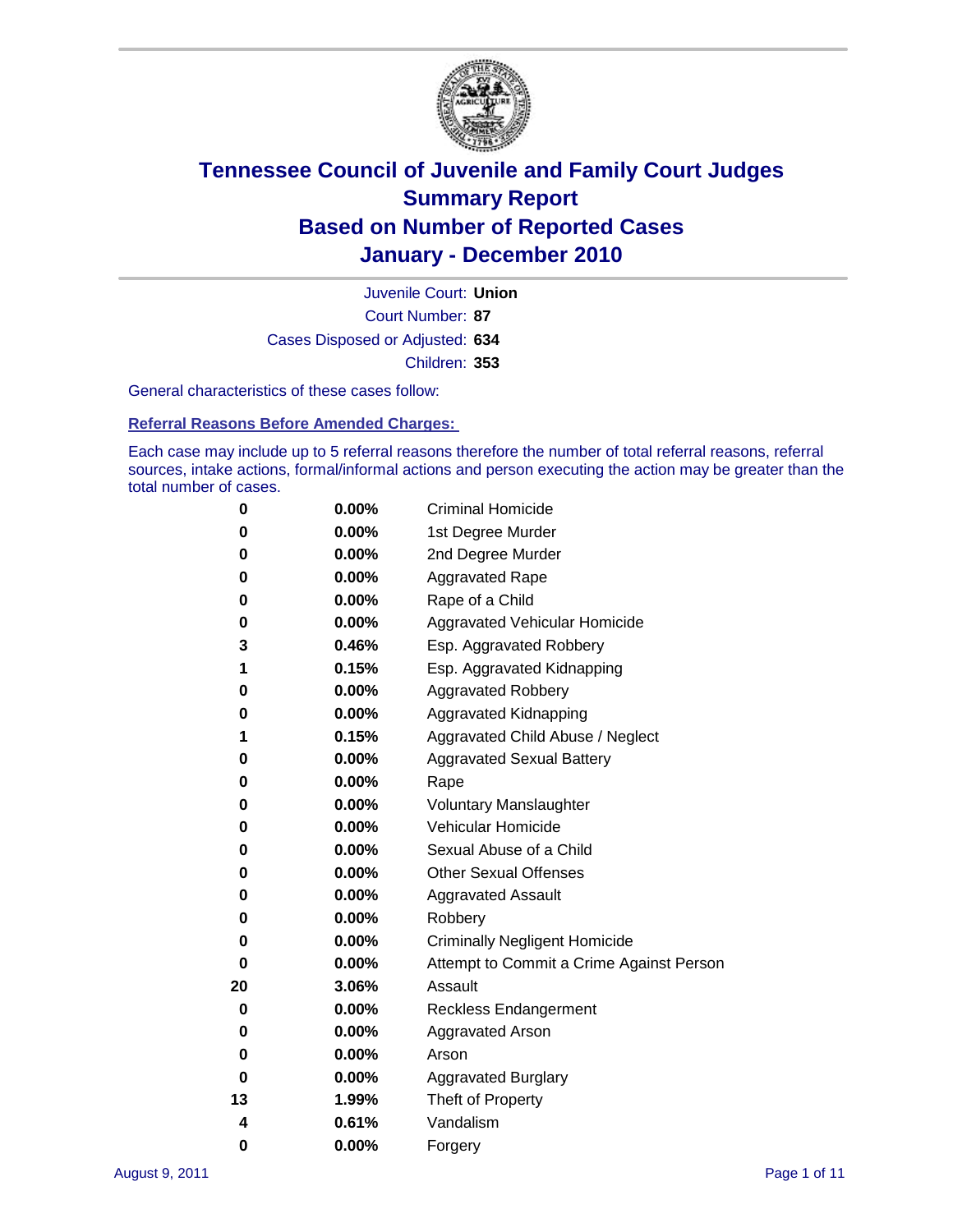

Court Number: **87** Juvenile Court: **Union** Cases Disposed or Adjusted: **634** Children: **353**

#### **Referral Reasons Before Amended Charges:**

Each case may include up to 5 referral reasons therefore the number of total referral reasons, referral sources, intake actions, formal/informal actions and person executing the action may be greater than the total number of cases.

| 0  | 0.00% | <b>Worthless Checks</b>                                     |
|----|-------|-------------------------------------------------------------|
| 0  | 0.00% | Illegal Possession / Fraudulent Use of Credit / Debit Cards |
| 5  | 0.76% | <b>Burglary</b>                                             |
| 0  | 0.00% | Unauthorized Use of a Vehicle                               |
| 0  | 0.00% | <b>Cruelty to Animals</b>                                   |
| 0  | 0.00% | Sale of Controlled Substances                               |
| 7  | 1.07% | <b>Other Drug Offenses</b>                                  |
| 3  | 0.46% | <b>Possession of Controlled Substances</b>                  |
| 0  | 0.00% | <b>Criminal Attempt</b>                                     |
| 0  | 0.00% | Carrying Weapons on School Property                         |
| 0  | 0.00% | Unlawful Carrying / Possession of a Weapon                  |
| 0  | 0.00% | <b>Evading Arrest</b>                                       |
| 0  | 0.00% | Escape                                                      |
| 1  | 0.15% | Driving Under Influence (DUI)                               |
| 10 | 1.53% | Possession / Consumption of Alcohol                         |
| 0  | 0.00% | Resisting Stop, Frisk, Halt, Arrest or Search               |
| 0  | 0.00% | <b>Aggravated Criminal Trespass</b>                         |
| 0  | 0.00% | Harassment                                                  |
| 2  | 0.31% | Failure to Appear                                           |
| 0  | 0.00% | Filing a False Police Report                                |
| 0  | 0.00% | Criminal Impersonation                                      |
| 6  | 0.92% | <b>Disorderly Conduct</b>                                   |
| 2  | 0.31% | <b>Criminal Trespass</b>                                    |
| 0  | 0.00% | <b>Public Intoxication</b>                                  |
| 0  | 0.00% | Gambling                                                    |
| 33 | 5.05% | <b>Traffic</b>                                              |
| 0  | 0.00% | <b>Local Ordinances</b>                                     |
| 0  | 0.00% | Violation of Wildlife Regulations                           |
| 0  | 0.00% | Contempt of Court                                           |
| 1  | 0.15% | Violation of Probation                                      |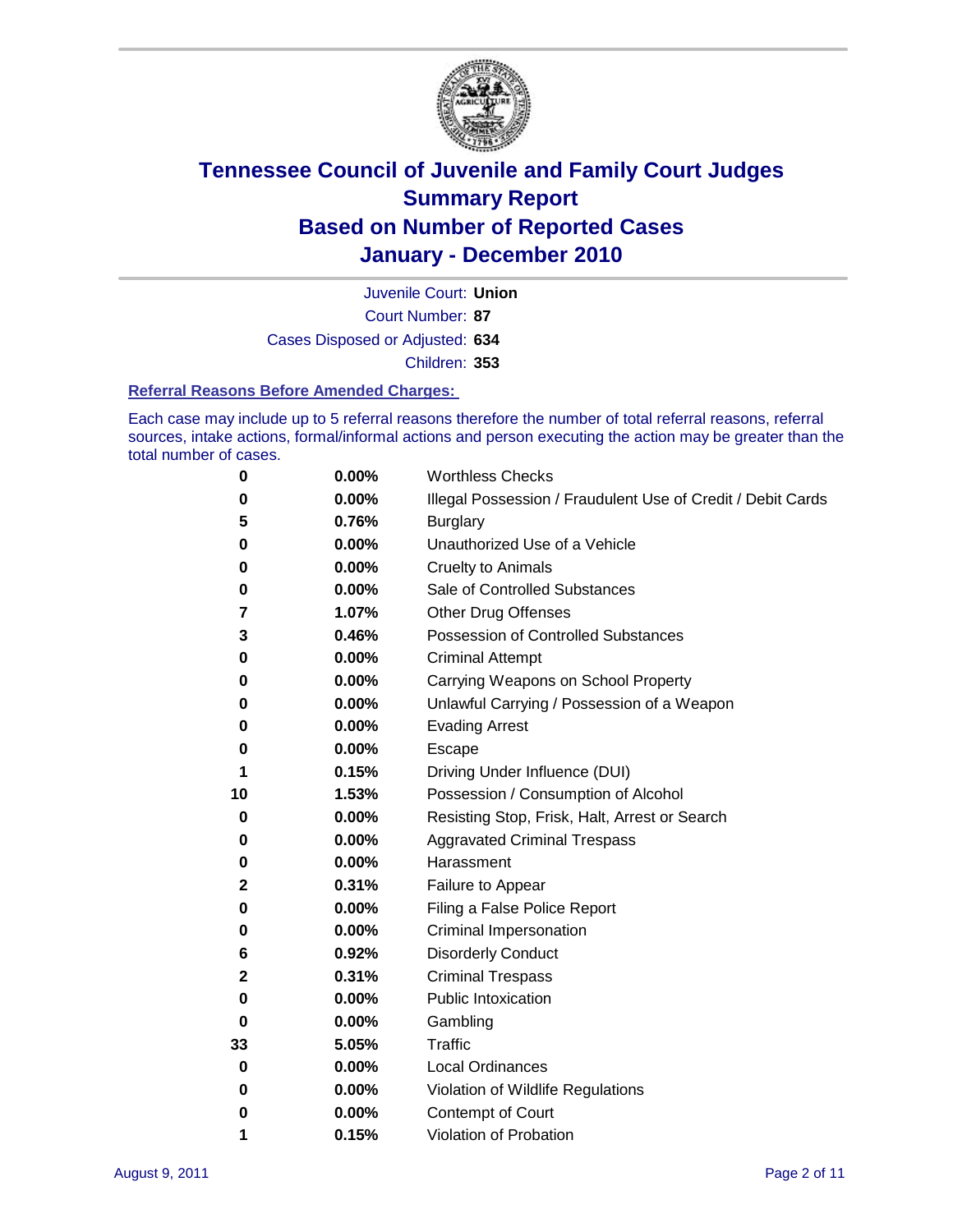

Court Number: **87** Juvenile Court: **Union** Cases Disposed or Adjusted: **634** Children: **353**

### **Referral Reasons Before Amended Charges:**

Each case may include up to 5 referral reasons therefore the number of total referral reasons, referral sources, intake actions, formal/informal actions and person executing the action may be greater than the total number of cases.

| 0        | 0.00%    | Violation of Aftercare                 |
|----------|----------|----------------------------------------|
|          | 0.15%    | <b>Unruly Behavior</b>                 |
| 32       | 4.89%    | Truancy                                |
| 7        | 1.07%    | In-State Runaway                       |
| 1        | 0.15%    | Out-of-State Runaway                   |
| 15       | 2.29%    | Possession of Tobacco Products         |
| 0        | $0.00\%$ | Violation of a Valid Court Order       |
| 0        | $0.00\%$ | <b>Violation of Curfew</b>             |
| $\bf{0}$ | $0.00\%$ | Sexually Abused Child                  |
| 4        | 0.61%    | <b>Physically Abused Child</b>         |
| 20       | 3.06%    | Dependency / Neglect                   |
| 5        | 0.76%    | <b>Termination of Parental Rights</b>  |
| 0        | 0.00%    | <b>Violation of Pretrial Diversion</b> |
| 0        | 0.00%    | Violation of Informal Adjustment       |
| 221      | 33.79%   | <b>Judicial Review</b>                 |
| $\bf{0}$ | 0.00%    | <b>Administrative Review</b>           |
| 100      | 15.29%   | <b>Foster Care Review</b>              |
| 92       | 14.07%   | Custody                                |
| 14       | 2.14%    | Visitation                             |
| 1        | 0.15%    | Paternity / Legitimation               |
| 1        | 0.15%    | Child Support                          |
| 0        | 0.00%    | <b>Request for Medical Treatment</b>   |
| 0        | $0.00\%$ | <b>Consent to Marry</b>                |
| 28       | 4.28%    | Other                                  |
| 654      | 100.00%  | <b>Total Referrals</b>                 |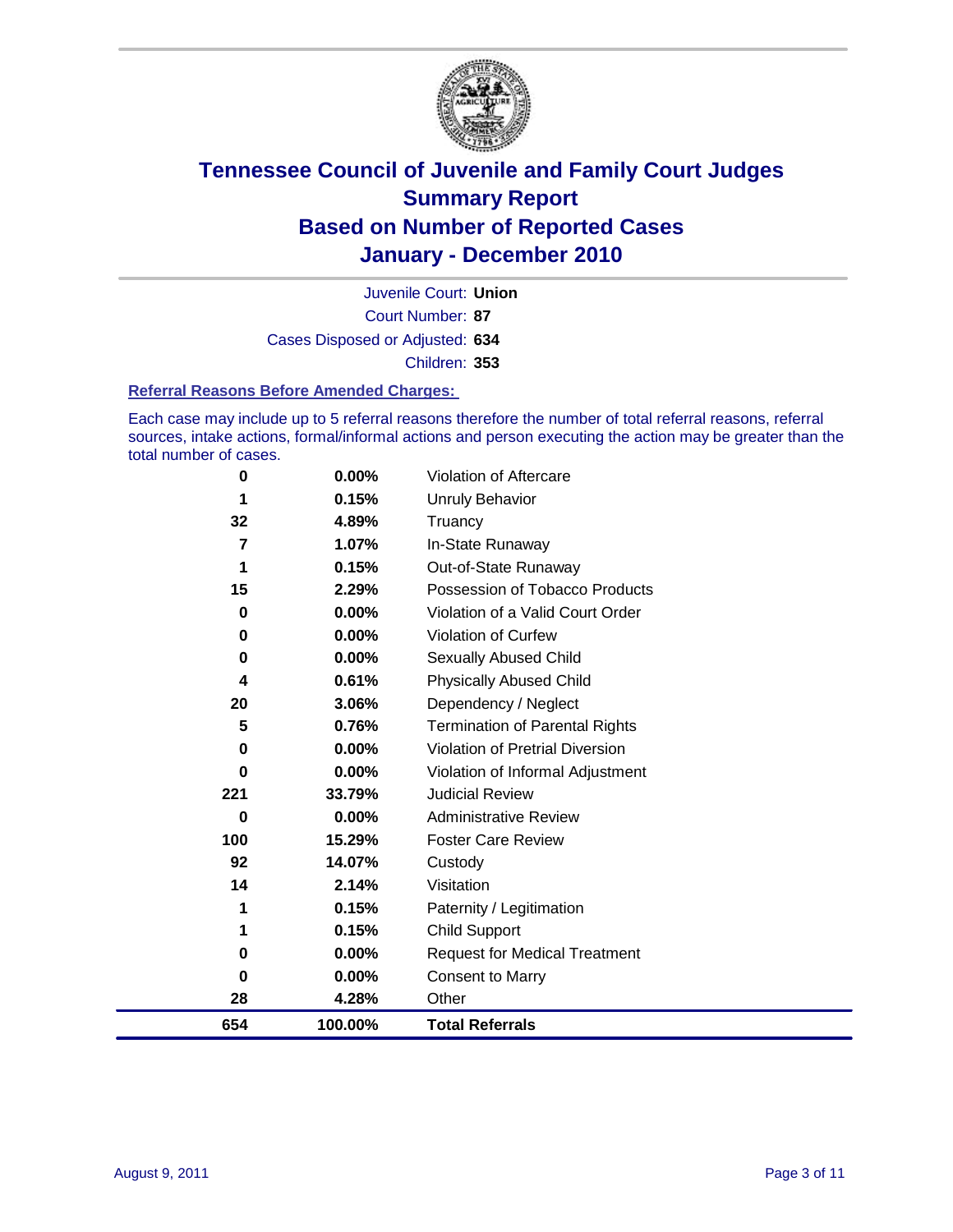

|                            |                                 | Juvenile Court: Union             |  |  |  |
|----------------------------|---------------------------------|-----------------------------------|--|--|--|
|                            | Court Number: 87                |                                   |  |  |  |
|                            | Cases Disposed or Adjusted: 634 |                                   |  |  |  |
|                            |                                 | Children: 353                     |  |  |  |
| <b>Referral Sources: 1</b> |                                 |                                   |  |  |  |
| 129                        | 19.72%                          | Law Enforcement                   |  |  |  |
| 53                         | 8.10%                           | Parents                           |  |  |  |
| 38                         | 5.81%                           | <b>Relatives</b>                  |  |  |  |
| $\bf{0}$                   | 0.00%                           | Self                              |  |  |  |
| 31                         | 4.74%                           | School                            |  |  |  |
| $\overline{2}$             | 0.31%                           | <b>CSA</b>                        |  |  |  |
| 155                        | 23.70%                          | <b>DCS</b>                        |  |  |  |
| 0                          | 0.00%                           | Other State Department            |  |  |  |
| 1                          | 0.15%                           | <b>District Attorney's Office</b> |  |  |  |
| 233                        | 35.63%                          | <b>Court Staff</b>                |  |  |  |
| 0                          | 0.00%                           | Social Agency                     |  |  |  |
| 0                          | $0.00\%$                        | <b>Other Court</b>                |  |  |  |
| 0                          | 0.00%                           | Victim                            |  |  |  |
| 0                          | 0.00%                           | Child & Parent                    |  |  |  |
| $\bf{0}$                   | $0.00\%$                        | Hospital                          |  |  |  |
| 0                          | 0.00%                           | Unknown                           |  |  |  |
| 12                         | 1.83%                           | Other                             |  |  |  |
| 654                        | 100.00%                         | <b>Total Referral Sources</b>     |  |  |  |

### **Age of Child at Referral: 2**

| 353 | 100.00% | <b>Total Child Count</b> |  |
|-----|---------|--------------------------|--|
| 0   | 0.00%   | <b>Unknown</b>           |  |
| 0   | 0.00%   | Ages 19 and Over         |  |
| 59  | 16.71%  | Ages 17 through 18       |  |
| 81  | 22.95%  | Ages 15 through 16       |  |
| 41  | 11.61%  | Ages 13 through 14       |  |
| 34  | 9.63%   | Ages 11 through 12       |  |
| 138 | 39.09%  | Ages 10 and Under        |  |
|     |         |                          |  |

<sup>1</sup> If different than number of Referral Reasons (654), verify accuracy of your court's data.

<sup>2</sup> One child could be counted in multiple categories, verify accuracy of your court's data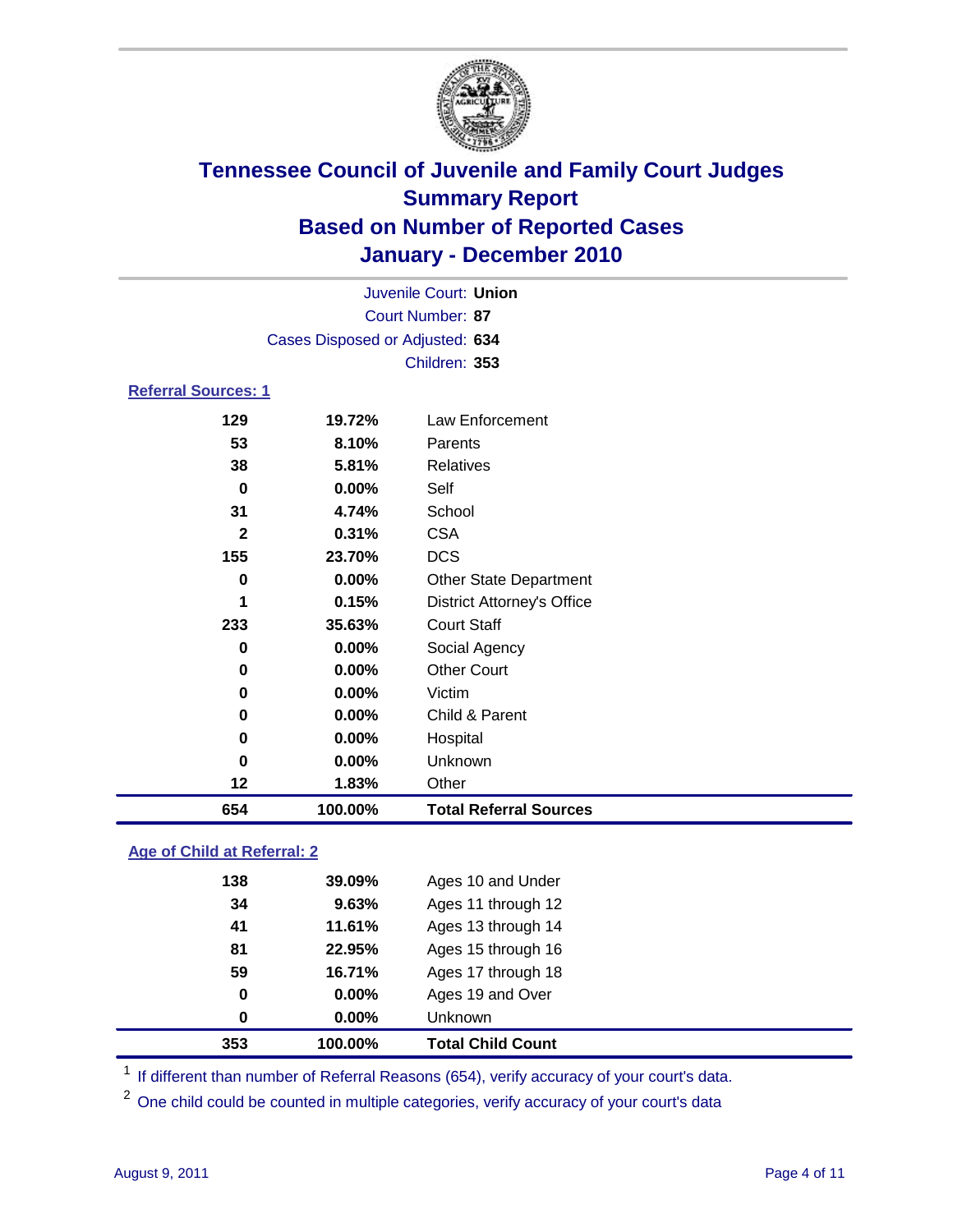

| Juvenile Court: Union                   |                                 |                          |  |  |
|-----------------------------------------|---------------------------------|--------------------------|--|--|
| Court Number: 87                        |                                 |                          |  |  |
|                                         | Cases Disposed or Adjusted: 634 |                          |  |  |
|                                         |                                 | Children: 353            |  |  |
| Sex of Child: 1                         |                                 |                          |  |  |
| 199                                     | 56.37%                          | Male                     |  |  |
| 154                                     | 43.63%                          | Female                   |  |  |
| $\mathbf 0$                             | 0.00%                           | Unknown                  |  |  |
| 353                                     | 100.00%                         | <b>Total Child Count</b> |  |  |
| Race of Child: 1                        |                                 |                          |  |  |
| 346                                     | 98.02%                          | White                    |  |  |
| 6                                       | 1.70%                           | African American         |  |  |
| $\mathbf 0$                             | 0.00%                           | Native American          |  |  |
| 1                                       | 0.28%                           | Asian                    |  |  |
| 0                                       | 0.00%                           | Mixed                    |  |  |
| $\mathbf 0$                             | 0.00%                           | Unknown                  |  |  |
| 353                                     | 100.00%                         | <b>Total Child Count</b> |  |  |
| <b>Hispanic Origin: 1</b>               |                                 |                          |  |  |
| $\mathbf{2}$                            | 0.57%                           | Yes                      |  |  |
| 351                                     | 99.43%                          | No                       |  |  |
| $\mathbf 0$                             | 0.00%                           | Unknown                  |  |  |
| 353                                     | 100.00%                         | <b>Total Child Count</b> |  |  |
| <b>School Enrollment of Children: 1</b> |                                 |                          |  |  |
| 277                                     | 78.47%                          | Yes                      |  |  |
| 69                                      | 19.55%                          | No                       |  |  |
| $\overline{7}$                          | 1.98%                           | Unknown                  |  |  |
| 353                                     | 100.00%                         | <b>Total Child Count</b> |  |  |

One child could be counted in multiple categories, verify accuracy of your court's data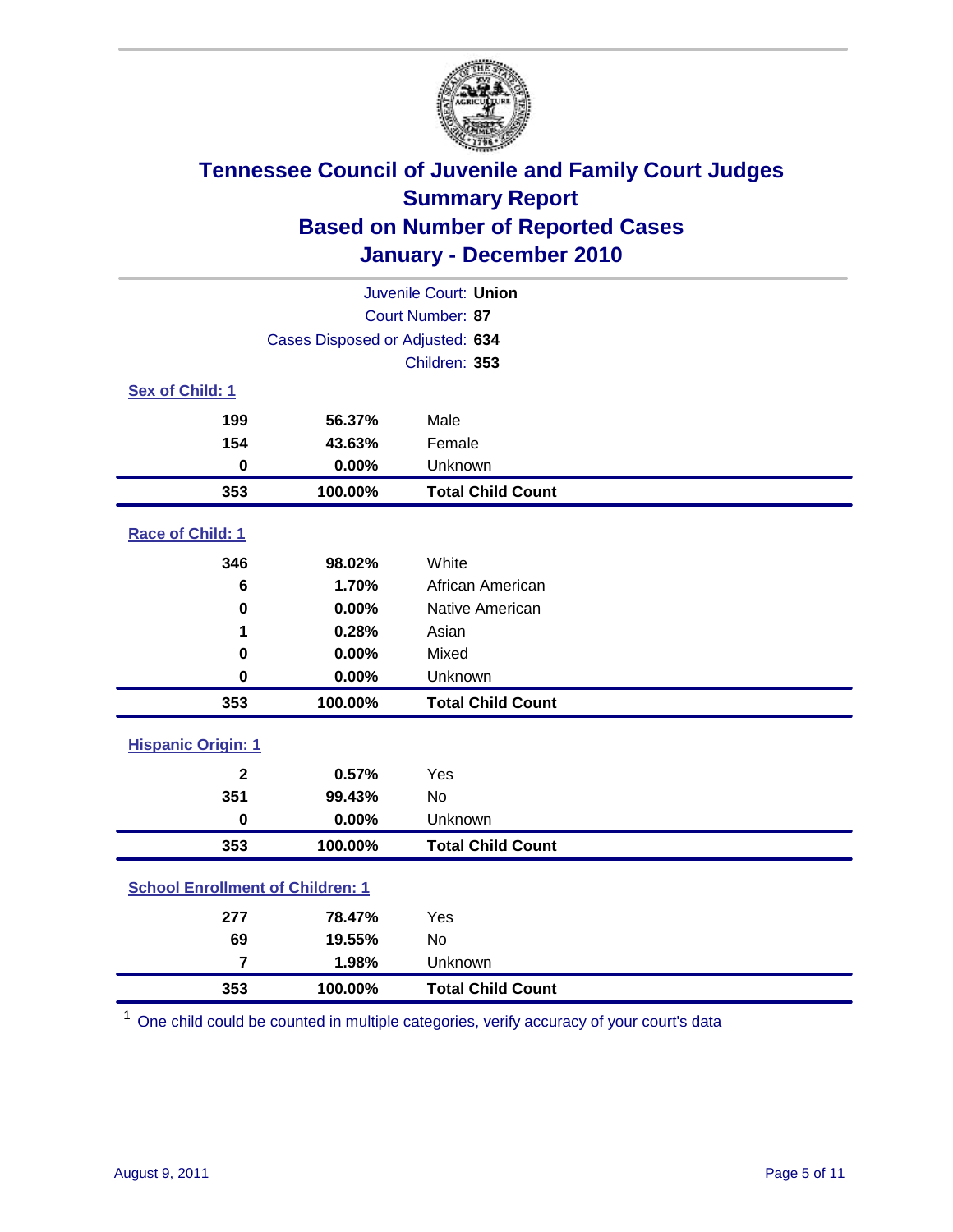

Court Number: **87** Juvenile Court: **Union** Cases Disposed or Adjusted: **634** Children: **353**

### **Living Arrangement of Child at Time of Referral: 1**

| 353 | 100.00% | <b>Total Child Count</b>     |
|-----|---------|------------------------------|
| 6   | 1.70%   | Other                        |
| 3   | 0.85%   | <b>Unknown</b>               |
| 0   | 0.00%   | Independent                  |
| 3   | 0.85%   | In an Institution            |
| 1   | 0.28%   | In a Residential Center      |
| 1   | 0.28%   | In a Group Home              |
| 43  | 12.18%  | With Foster Family           |
| 1   | 0.28%   | With Adoptive Parents        |
| 92  | 26.06%  | <b>With Relatives</b>        |
| 38  | 10.76%  | <b>With Father</b>           |
| 115 | 32.58%  | With Mother                  |
| 4   | 1.13%   | With Mother and Stepfather   |
| 2   | 0.57%   | With Father and Stepmother   |
| 44  | 12.46%  | With Both Biological Parents |
|     |         |                              |

### **Type of Detention: 2**

| 634      | 100.00%  | <b>Total Detention Count</b> |
|----------|----------|------------------------------|
| 1        | 0.16%    | Other                        |
| 629      | 99.21%   | Does Not Apply               |
| 0        | $0.00\%$ | Unknown                      |
| 0        | 0.00%    | <b>Psychiatric Hospital</b>  |
| $\bf{0}$ | 0.00%    | Jail - No Separation         |
| 0        | $0.00\%$ | Jail - Partial Separation    |
| 0        | $0.00\%$ | Jail - Complete Separation   |
| 4        | 0.63%    | Juvenile Detention Facility  |
| 0        | $0.00\%$ | Non-Secure Placement         |
|          |          |                              |

<sup>1</sup> One child could be counted in multiple categories, verify accuracy of your court's data

<sup>2</sup> If different than number of Cases (634) verify accuracy of your court's data.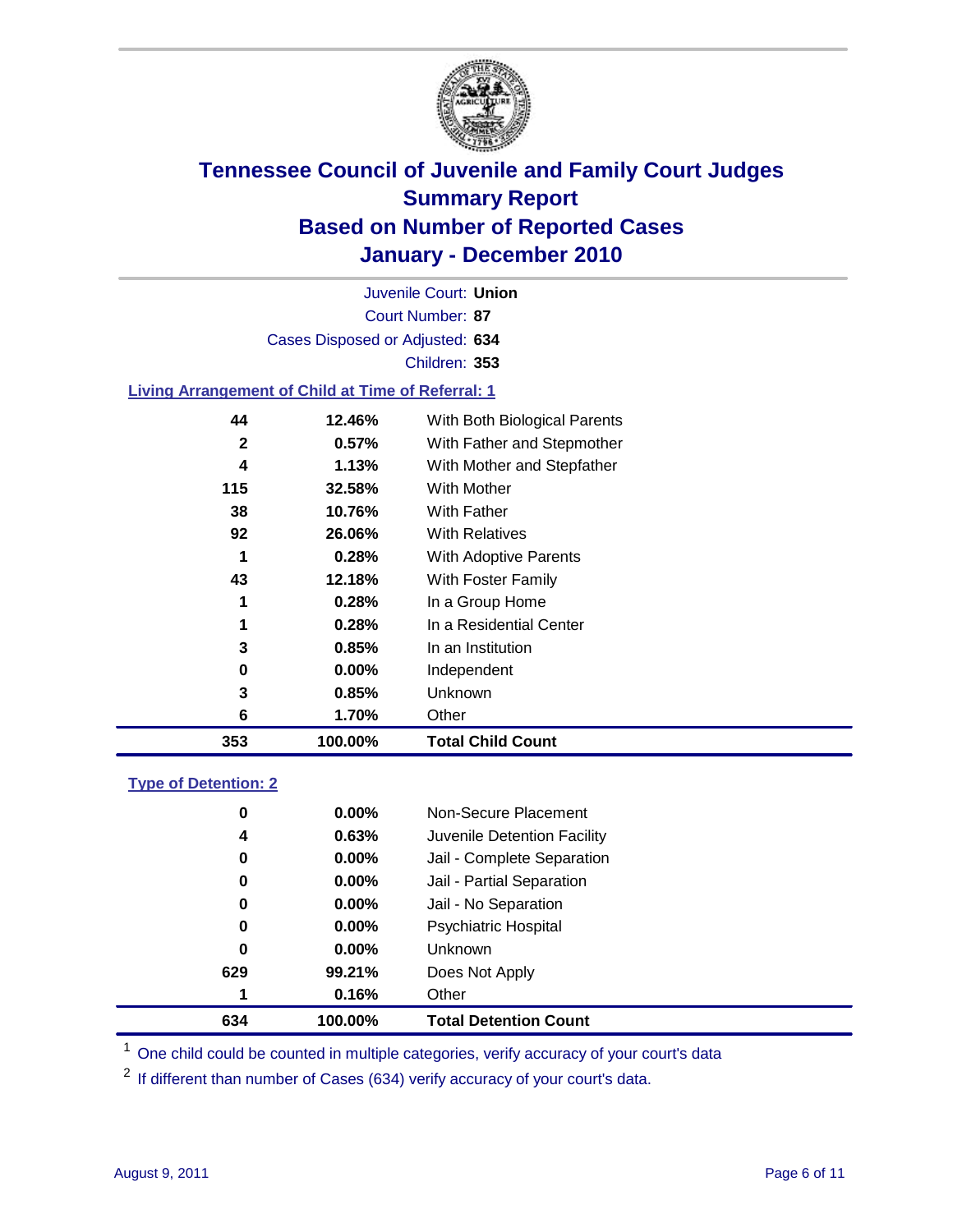

|                                                    | Juvenile Court: Union           |                                      |  |  |  |
|----------------------------------------------------|---------------------------------|--------------------------------------|--|--|--|
|                                                    | Court Number: 87                |                                      |  |  |  |
|                                                    | Cases Disposed or Adjusted: 634 |                                      |  |  |  |
|                                                    |                                 | Children: 353                        |  |  |  |
| <b>Placement After Secure Detention Hearing: 1</b> |                                 |                                      |  |  |  |
| $\mathbf 0$                                        | 0.00%                           | Returned to Prior Living Arrangement |  |  |  |
| 4                                                  | 0.63%                           | Juvenile Detention Facility          |  |  |  |
| $\bf{0}$                                           | 0.00%                           | Jail                                 |  |  |  |
| 0                                                  | 0.00%                           | Shelter / Group Home                 |  |  |  |
| 0                                                  | 0.00%                           | Foster Family Home                   |  |  |  |
| 0                                                  | 0.00%                           | Psychiatric Hospital                 |  |  |  |
| 0                                                  | $0.00\%$                        | Unknown                              |  |  |  |
| 628                                                | 99.05%                          | Does Not Apply                       |  |  |  |
| 2                                                  | 0.32%                           | Other                                |  |  |  |
| 634                                                | 100.00%                         | <b>Total Placement Count</b>         |  |  |  |
| <b>Intake Actions: 2</b>                           |                                 |                                      |  |  |  |
|                                                    |                                 |                                      |  |  |  |
| 280                                                | 42.81%                          | <b>Petition Filed</b>                |  |  |  |
| 4                                                  | 0.61%                           | <b>Motion Filed</b>                  |  |  |  |
| 8                                                  | 1.22%                           | <b>Citation Processed</b>            |  |  |  |
| 3                                                  | 0.46%                           | Notification of Paternity Processed  |  |  |  |
| 221                                                | 33.79%                          | Scheduling of Judicial Review        |  |  |  |
| 0                                                  | 0.00%                           | Scheduling of Administrative Review  |  |  |  |
| 126                                                | 19.27%                          | Scheduling of Foster Care Review     |  |  |  |
| 0                                                  | 0.00%                           | Unknown                              |  |  |  |
| 0                                                  | 0.00%                           | Does Not Apply                       |  |  |  |
| 12                                                 | 1.83%                           | Other                                |  |  |  |
| 654                                                | 100.00%                         | <b>Total Intake Count</b>            |  |  |  |

<sup>1</sup> If different than number of Cases (634) verify accuracy of your court's data.

<sup>2</sup> If different than number of Referral Reasons (654), verify accuracy of your court's data.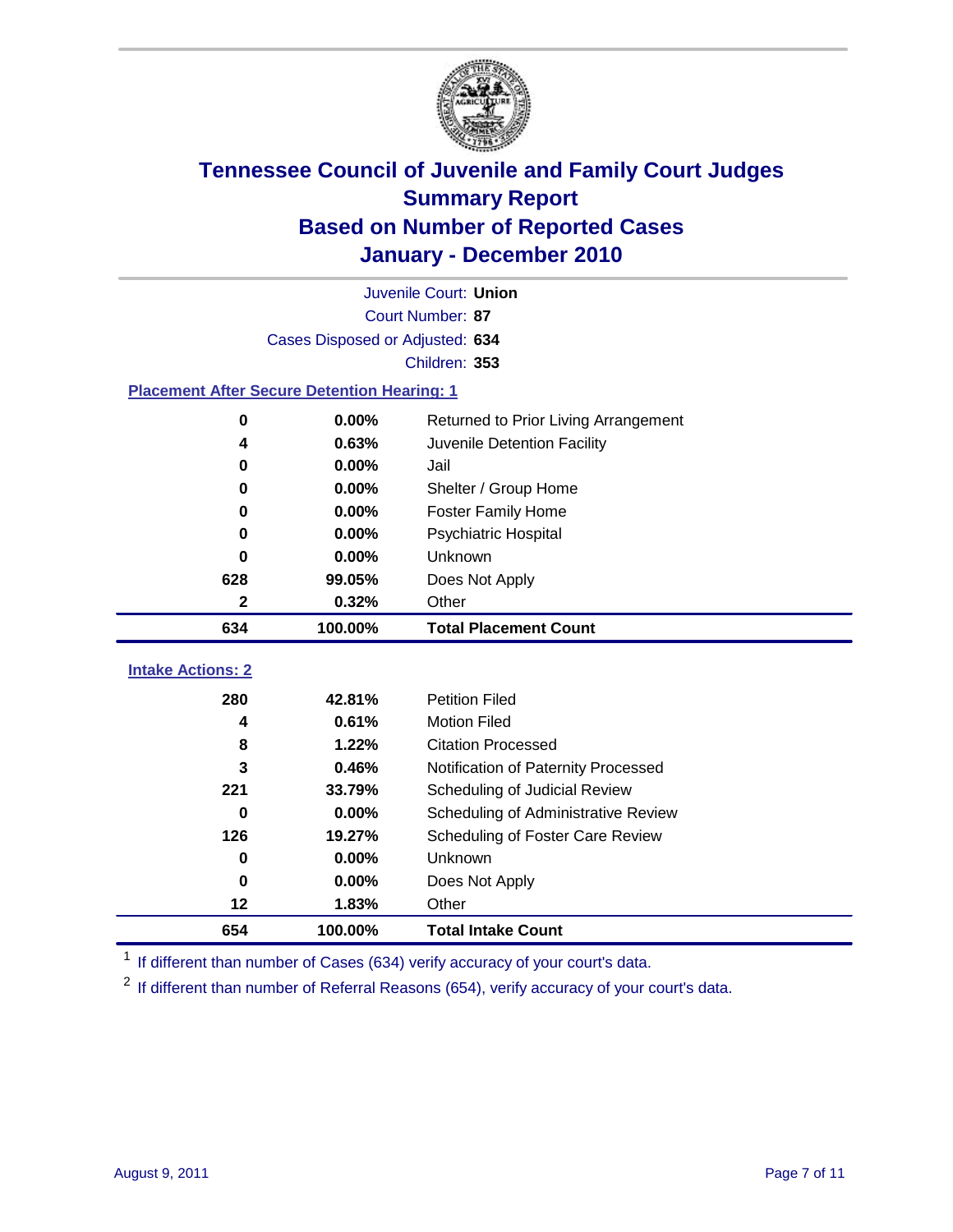

Court Number: **87** Juvenile Court: **Union** Cases Disposed or Adjusted: **634** Children: **353**

### **Last Grade Completed by Child: 1**

| 73                                      | 20.68%  | Too Young for School         |  |
|-----------------------------------------|---------|------------------------------|--|
| 0                                       | 0.00%   | Preschool                    |  |
| 16                                      | 4.53%   | Kindergarten                 |  |
| 19                                      | 5.38%   | 1st Grade                    |  |
| 7                                       | 1.98%   | 2nd Grade                    |  |
| 13                                      | 3.68%   | 3rd Grade                    |  |
| 13                                      | 3.68%   | 4th Grade                    |  |
| 21                                      | 5.95%   | 5th Grade                    |  |
| 11                                      | 3.12%   | 6th Grade                    |  |
| 15                                      | 4.25%   | 7th Grade                    |  |
| 32                                      | 9.07%   | 8th Grade                    |  |
| 29                                      | 8.22%   | 9th Grade                    |  |
| 52                                      | 14.73%  | 10th Grade                   |  |
| 36                                      | 10.20%  | 11th Grade                   |  |
| $\mathbf 2$                             | 0.57%   | 12th Grade                   |  |
| 0                                       | 0.00%   | Non-Graded Special Ed        |  |
| 0                                       | 0.00%   | <b>GED</b>                   |  |
| 1                                       | 0.28%   | Graduated                    |  |
| 0                                       | 0.00%   | <b>Never Attended School</b> |  |
| 12                                      | 3.40%   | Unknown                      |  |
| 1                                       | 0.28%   | Other                        |  |
| 353                                     | 100.00% | <b>Total Child Count</b>     |  |
| <b>Enrolled in Special Education: 1</b> |         |                              |  |

| 353 | 100.00% | <b>Total Child Count</b> |  |
|-----|---------|--------------------------|--|
| 10  | 2.83%   | Unknown                  |  |
| 335 | 94.90%  | No                       |  |
| 8   | 2.27%   | Yes                      |  |
|     |         |                          |  |

One child could be counted in multiple categories, verify accuracy of your court's data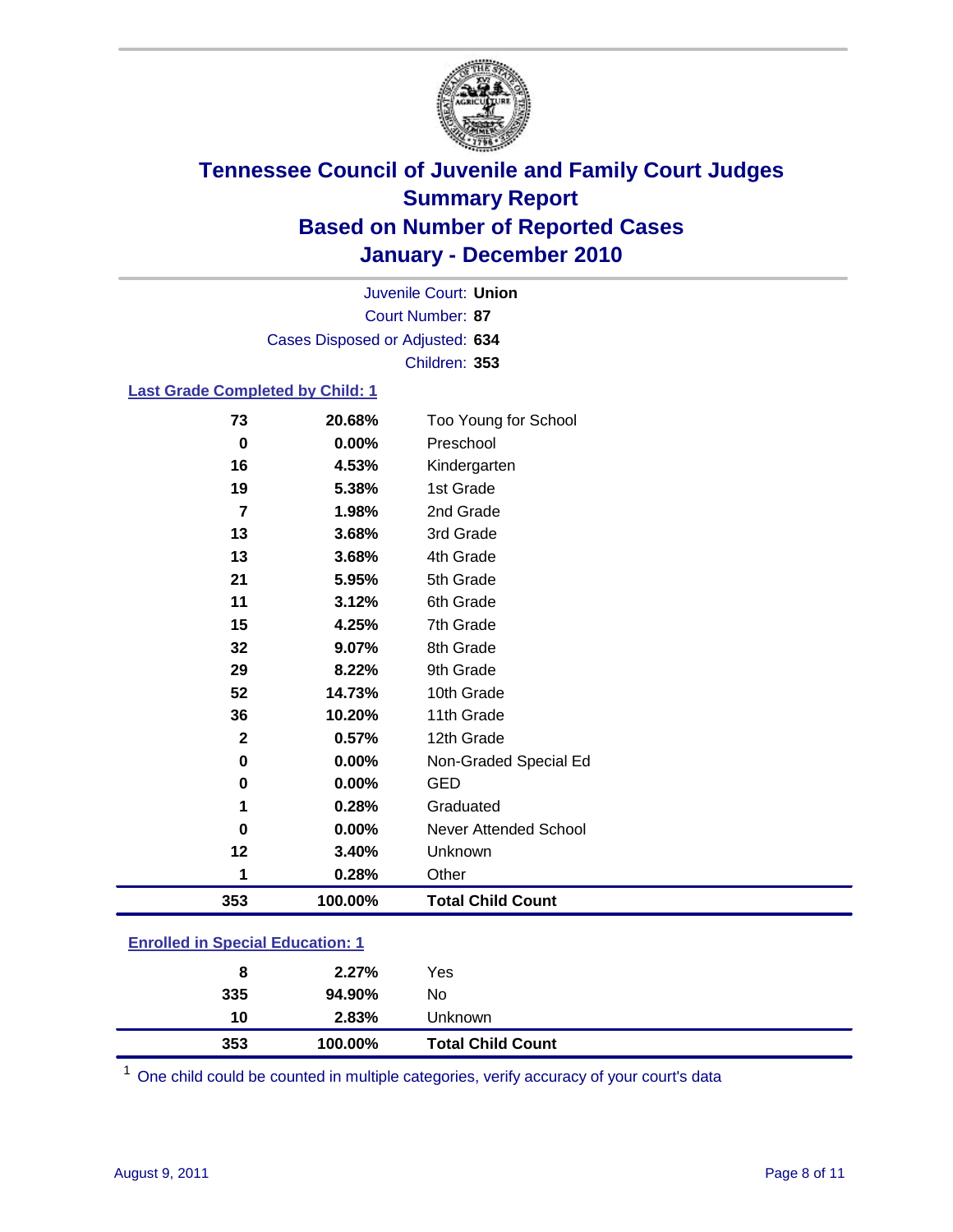

|                              | Juvenile Court: Union           |                           |  |  |  |
|------------------------------|---------------------------------|---------------------------|--|--|--|
|                              | Court Number: 87                |                           |  |  |  |
|                              | Cases Disposed or Adjusted: 634 |                           |  |  |  |
|                              | Children: 353                   |                           |  |  |  |
| <b>Action Executed By: 1</b> |                                 |                           |  |  |  |
| 654                          | 100.00%                         | Judge                     |  |  |  |
| $\bf{0}$                     | 0.00%                           | Magistrate                |  |  |  |
| $\bf{0}$                     | 0.00%                           | <b>YSO</b>                |  |  |  |
| 0                            | 0.00%                           | Other                     |  |  |  |
| 0                            | 0.00%                           | Unknown                   |  |  |  |
| 654                          | 100.00%                         | <b>Total Action Count</b> |  |  |  |

### **Formal / Informal Actions: 1**

| 13           | 1.99%    | Dismissed                                        |
|--------------|----------|--------------------------------------------------|
| 65           | 9.94%    | Retired / Nolle Prosequi                         |
| 2            | 0.31%    | <b>Complaint Substantiated Delinquent</b>        |
| $\mathbf{2}$ | 0.31%    | <b>Complaint Substantiated Status Offender</b>   |
| 51           | 7.80%    | <b>Complaint Substantiated Dependent/Neglect</b> |
| 0            | $0.00\%$ | <b>Complaint Substantiated Abused</b>            |
| 0            | $0.00\%$ | <b>Complaint Substantiated Mentally III</b>      |
| 0            | $0.00\%$ | Informal Adjustment                              |
| 4            | 0.61%    | <b>Pretrial Diversion</b>                        |
| 0            | $0.00\%$ | <b>Transfer to Adult Court Hearing</b>           |
| 0            | $0.00\%$ | Charges Cleared by Transfer to Adult Court       |
| 5            | 0.76%    | <b>Special Proceeding</b>                        |
| 21           | 3.21%    | <b>Review Concluded</b>                          |
| 480          | 73.39%   | Case Held Open                                   |
| 11           | 1.68%    | Other                                            |
| 0            | $0.00\%$ | Unknown                                          |
| 654          | 100.00%  | <b>Total Action Count</b>                        |

<sup>1</sup> If different than number of Referral Reasons (654), verify accuracy of your court's data.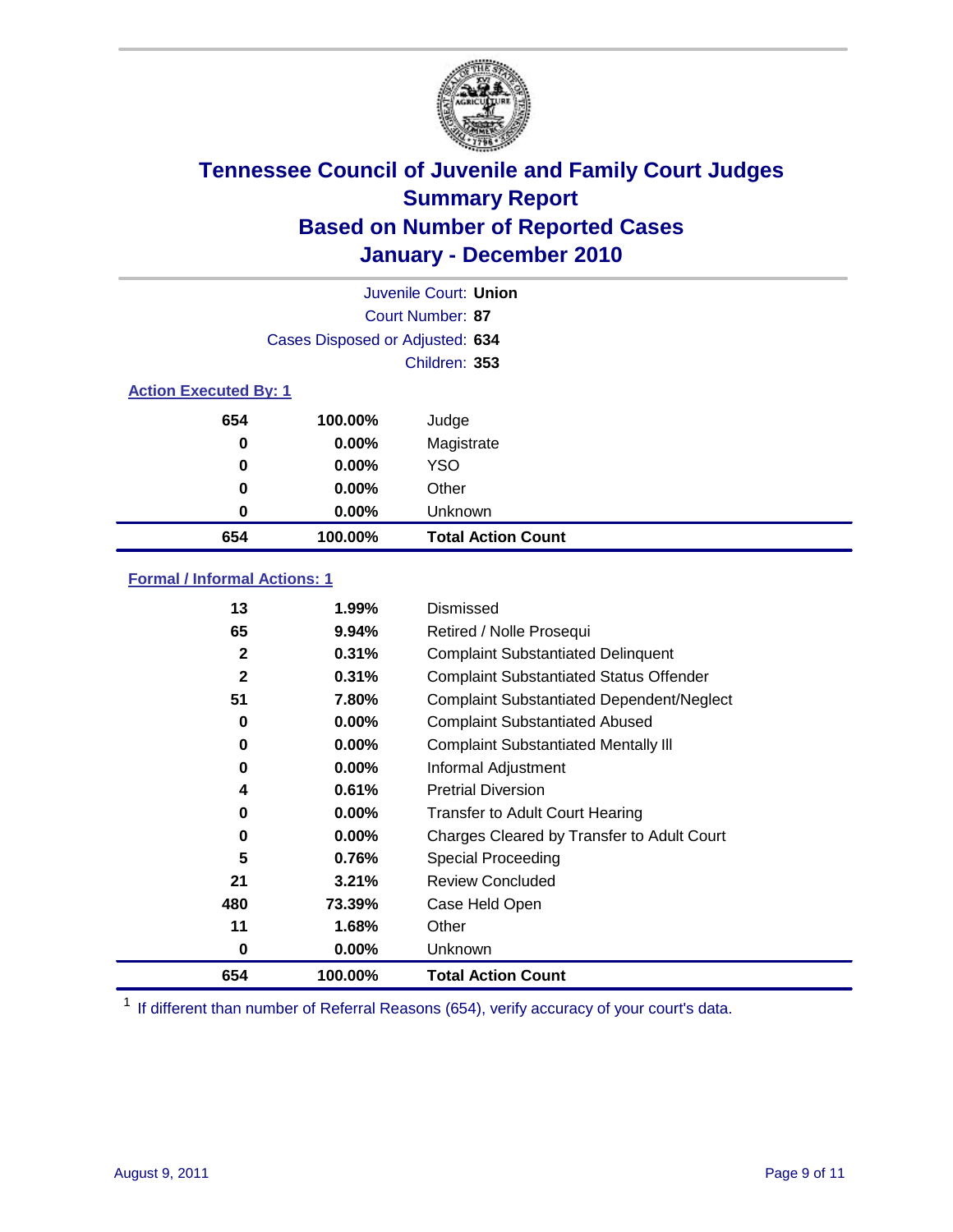

|                       |                                 | Juvenile Court: Union                                 |
|-----------------------|---------------------------------|-------------------------------------------------------|
|                       |                                 | Court Number: 87                                      |
|                       | Cases Disposed or Adjusted: 634 |                                                       |
|                       |                                 | Children: 353                                         |
| <b>Case Outcomes:</b> |                                 | There can be multiple outcomes for one child or case. |
| 14                    | 2.19%                           | <b>Case Dismissed</b>                                 |
| 96                    | 15.00%                          | Case Retired or Nolle Prosequi                        |
| 0                     | 0.00%                           | Warned / Counseled                                    |
| 304                   | 47.50%                          | Held Open For Review                                  |
| 0                     | 0.00%                           | Supervision / Probation to Juvenile Court             |
| 0                     | 0.00%                           | <b>Probation to Parents</b>                           |
| 15                    | 2.34%                           | Referral to Another Entity for Supervision / Service  |
| 0                     | 0.00%                           | Referred for Mental Health Counseling                 |
| 1                     | 0.16%                           | Referred for Alcohol and Drug Counseling              |
| 0                     | 0.00%                           | <b>Referred to Alternative School</b>                 |
| 1                     | 0.16%                           | Referred to Private Child Agency                      |
| 6                     | 0.94%                           | Referred to Defensive Driving School                  |
| 0                     | 0.00%                           | Referred to Alcohol Safety School                     |
| 0                     | 0.00%                           | Referred to Juvenile Court Education-Based Program    |
| 0                     | 0.00%                           | Driver's License Held Informally                      |
| 0                     | 0.00%                           | <b>Voluntary Placement with DMHMR</b>                 |
| 0                     | 0.00%                           | <b>Private Mental Health Placement</b>                |
| 0                     | 0.00%                           | <b>Private MR Placement</b>                           |
| 0                     | 0.00%                           | Placement with City/County Agency/Facility            |
| 0                     | 0.00%                           | Placement with Relative / Other Individual            |
| 0                     | 0.00%                           | Fine                                                  |
| 3                     | 0.47%                           | <b>Public Service</b>                                 |
| 0                     | 0.00%                           | Restitution                                           |
| 0                     | 0.00%                           | Runaway Returned                                      |
| 0                     | 0.00%                           | No Contact Order                                      |
| 0                     | 0.00%                           | Injunction Other than No Contact Order                |
| 0                     | 0.00%                           | <b>House Arrest</b>                                   |
| 0                     | 0.00%                           | <b>Court Defined Curfew</b>                           |
| 0                     | 0.00%                           | Dismissed from Informal Adjustment                    |
| 0                     | 0.00%                           | <b>Dismissed from Pretrial Diversion</b>              |
| 0                     | 0.00%                           | <b>Released from Probation</b>                        |
| 0                     | 0.00%                           | <b>Transferred to Adult Court</b>                     |
| 0                     | $0.00\%$                        | <b>DMHMR Involuntary Commitment</b>                   |